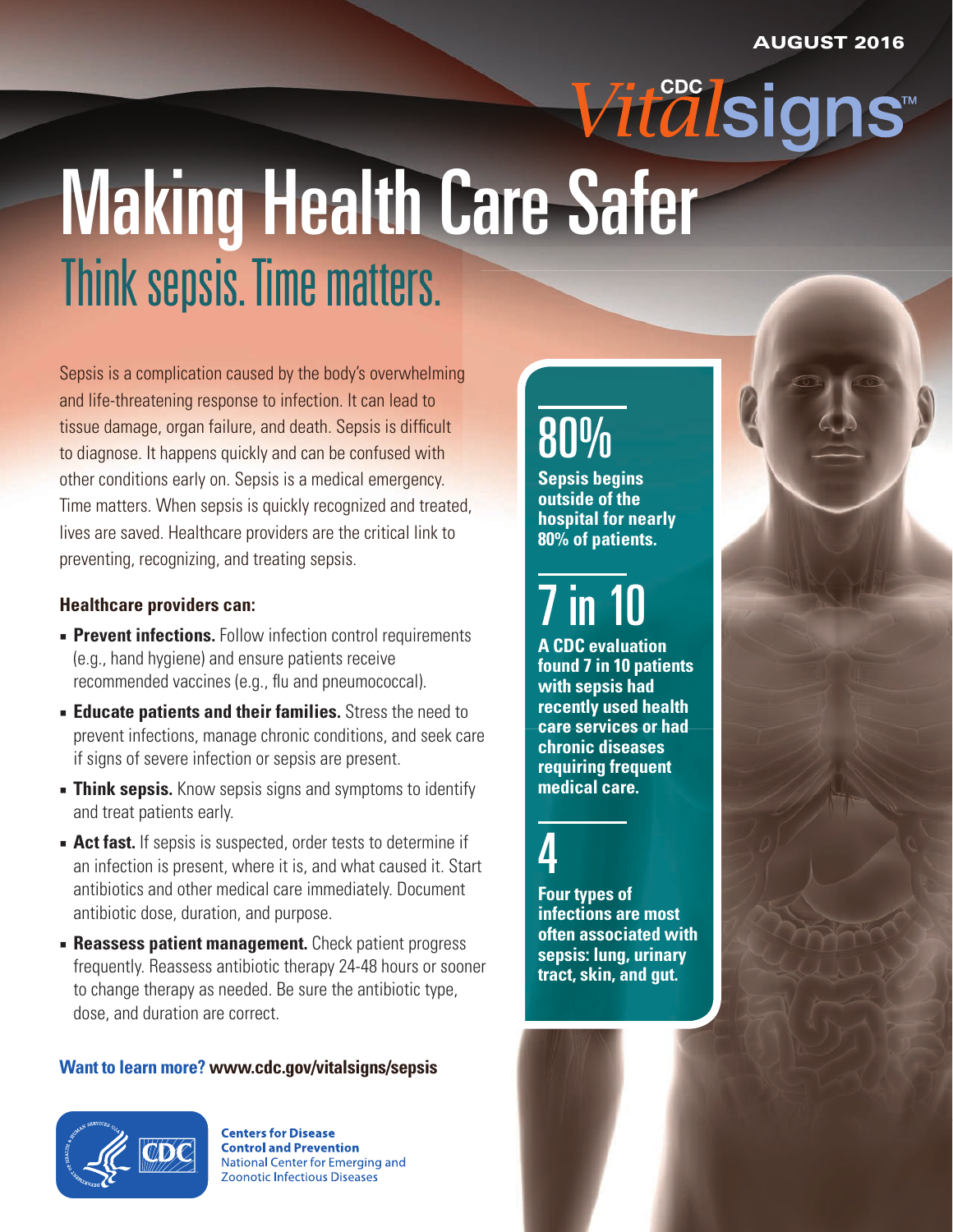# Problem:

## Sepsis is deadly when it's not quickly recognized and treated.

#### **Certain people with an infection are more likely to get sepsis.**

- CDC evaluation found more than 90% of adults and 70% of children who developed sepsis had a health condition that may have put them at risk.
- Sepsis occurs most often in people 65 years or older or younger than 1 year, with weakened immune systems, or with chronic medical conditions (e.g., diabetes).
- While less common, even healthy infants, children, and adults can develop sepsis from an infection, especially when not treated properly.



#### **Certain infections and germs lead to sepsis most often.\***

- Four types of infections are often associated with sepsis: lung, urinary tract, skin, and gut.
- Common germs that can cause sepsis are *Staphylococcus aureus*, *Escherichia coli* (*E. coli*), and some types of *Streptococcus*.

*\*Among patients in the evaluation with an identied source of infection; however, infectious source cannot be identied in many patients.*

### Healthcare providers are key to preventing infections and illnesses that can lead to sepsis.

**EDUCATE** patients and their families about the early symptoms of severe infection and sepsis, and when to seek care for an infection, especially those at higher risk.

35%

25%

11%

11%

**REMIND** patients that taking care of chronic illnesses helps prevent infections.

#### **ENCOURAGE** infection

prevention measures, such as hand hygiene and vaccination against infections.

### Among adults with sepsis:

had a lung infection (e.g., pneumonia)

had a urinary tract infection (e.g., kidney infection)

had a type of gut infection

had a skin infection

### Common infections can lead to sepsis. Know the signs and symptoms of sepsis.



or very cold







Clammy or sweaty skin



Confusion or disorientation

Short of breath High heart rate

SOURCE: CDC Vital Signs, August 2016.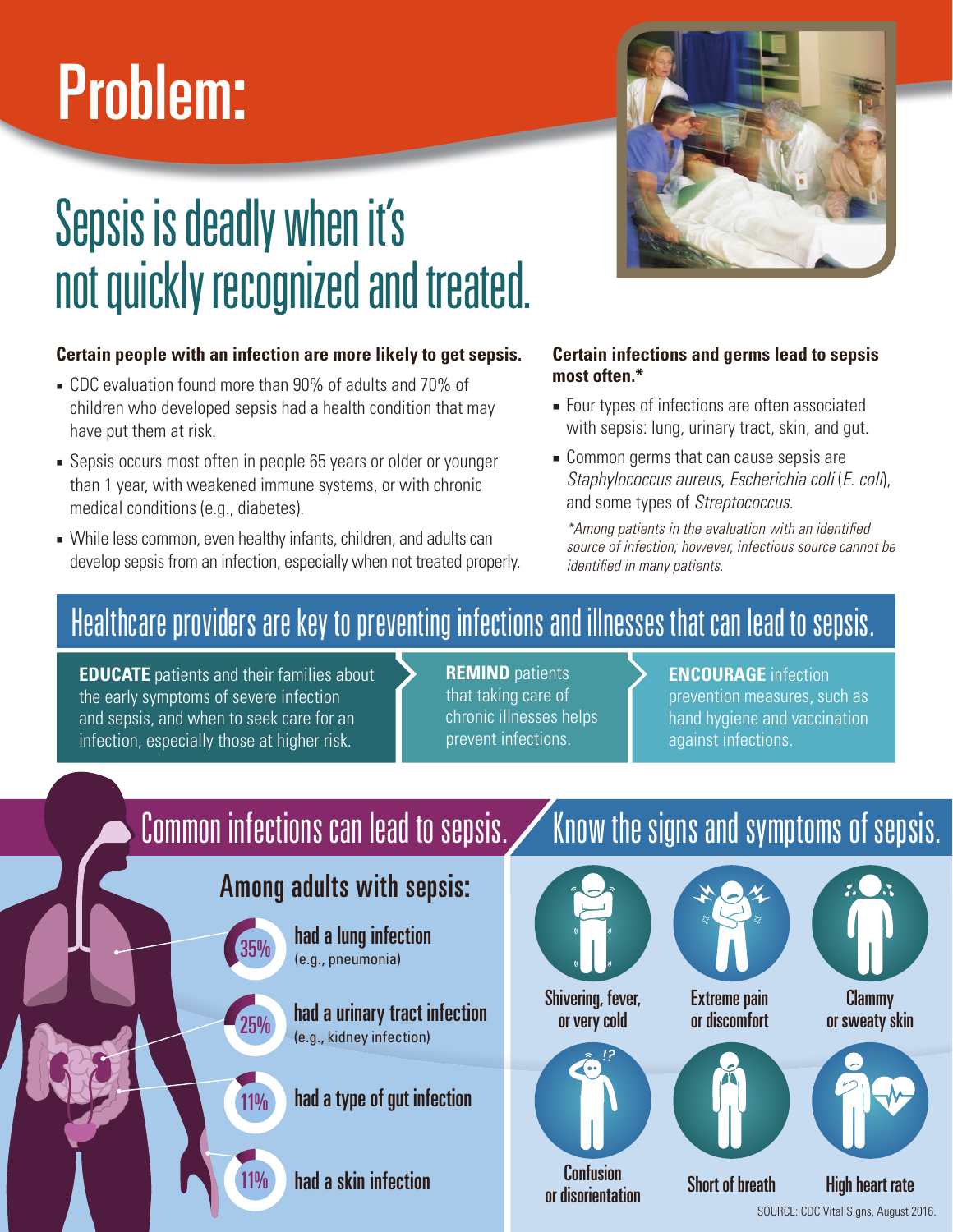### **Prevent sepsis and improve early recognition.**



#### **Improve health conditions.**

George is a 72-year-old man with diabetes. During his check-up, George's healthcare provider takes the opportunity to strengthen his chronic disease care (glucose control and skin care), provide recommended vaccines, and share information about symptoms that indicate an infection is worsening or sepsis is developing.



#### **Educate patients and their families.**

One month later, George has a cut on his foot that might be infected. He calls his healthcare provider, who tells him how to take care of the cut and signs of infection. Two days later, his foot is worse and he becomes short of breath, has clammy skin, and is more tired than usual. He recognizes symptoms are worsening and it could be sepsis. He seeks medical attention immediately.



#### **Think sepsis. Act fast.**

At the hospital, a healthcare provider recognizes the signs and symptoms of sepsis. She immediately orders tests to determine the source of infection and starts appropriate treatment, including antibiotics. She documents the dose, duration, and purpose of antibiotics.

#### **Reassess patient management.**

Healthcare providers closely monitor George's progress and adjust therapy as needed. When George improves, his providers transfer him to a rehabilitation facility to continue his recovery. The hospital care team discusses his treatment plan with the team at the new facility.